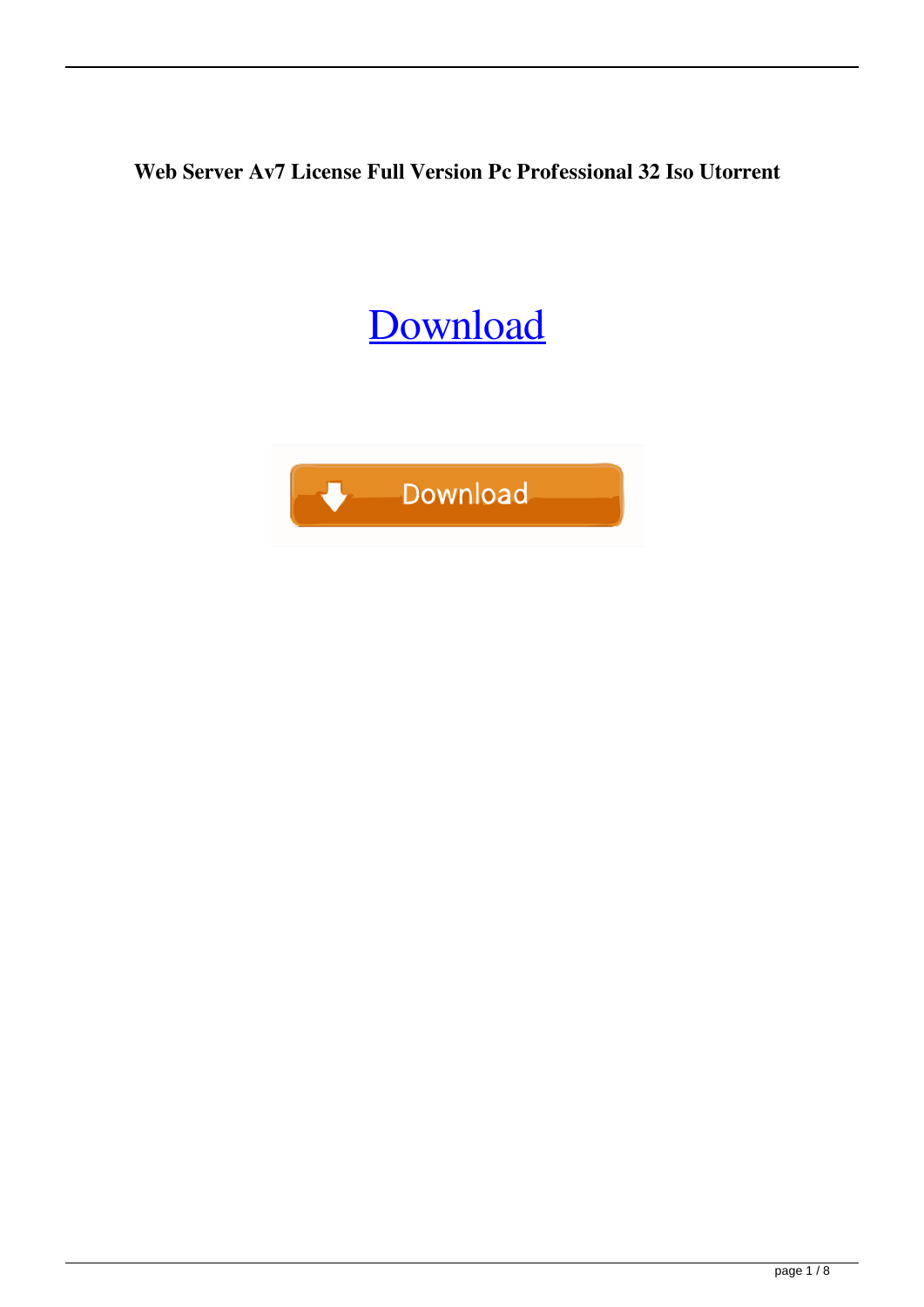\*\*\*File not found\*\*\* Program Downloaded: Downloaded File:  $[INFO] == => Web Server's EXE$ Path  $=\equiv \equiv \geq e3f3dfbe62 \implies$ [INFO] [INFO] =======>  $Success! = == == > e3f3dfbe62$ >>> [INFO] Full file is here: \*\*\*.exe was found on internet... maybe you need to change the download directory. \*\*\* >> Setup.exe is located in the main folder where the download was saved. >> >>> <<<<<<<<<<<<<  $<<<<<<<<<<<<<<<<<<<<<<<<<<$  $<<<<<<<<<<<<<<<<<<<<$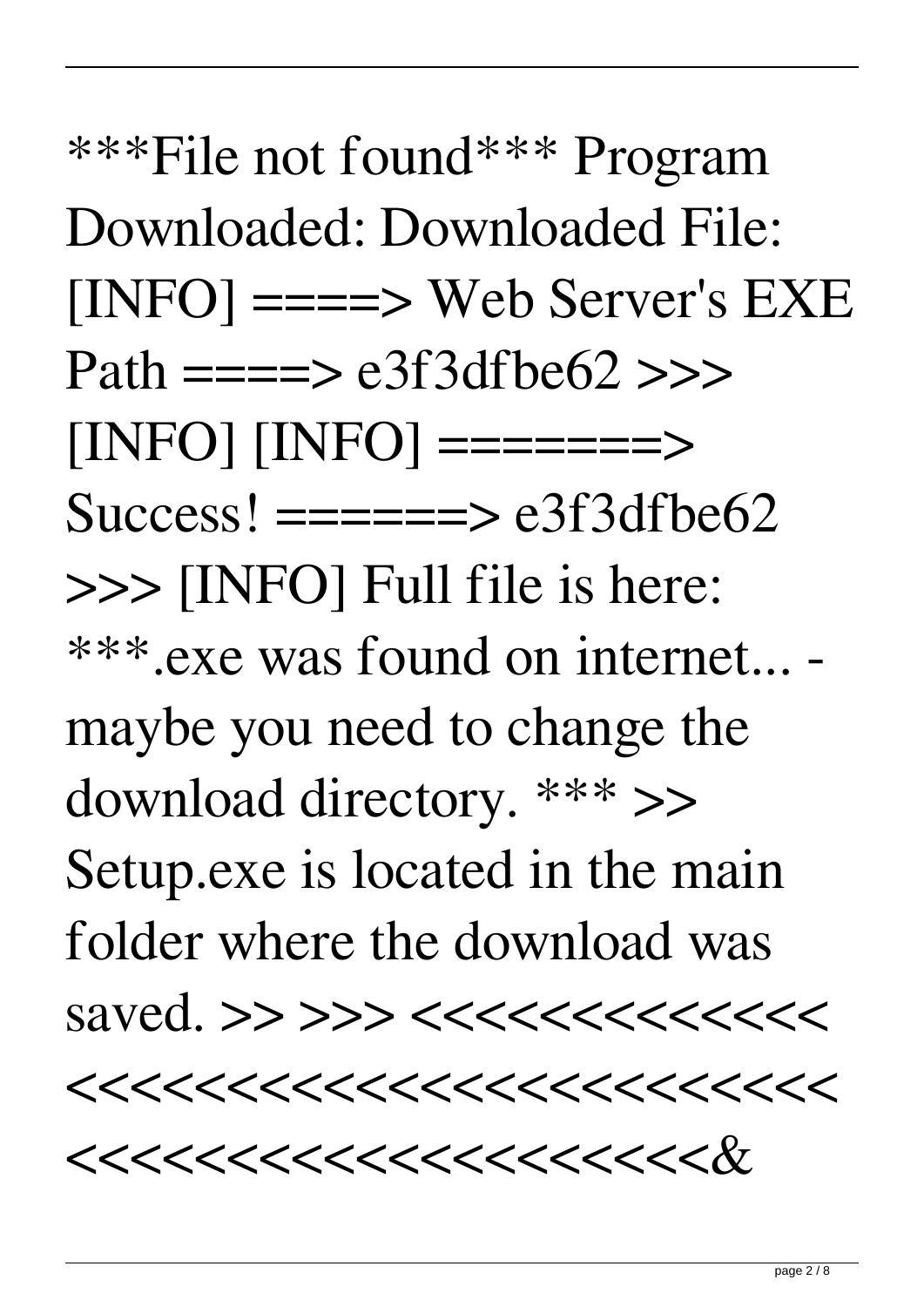A: change your program(ex: download manager) that sometimes it update by itself. or move your program to a different folder with other program. or Download the program from source web server and move to the target machine. Osteoarthritis (OA) is one of the most common musculoskeletal disorders, affecting an estimated 20 million Americans. Recent clinical trials have shown that intra-articular (IA) hyaluronic acid (HA) injections can effectively treat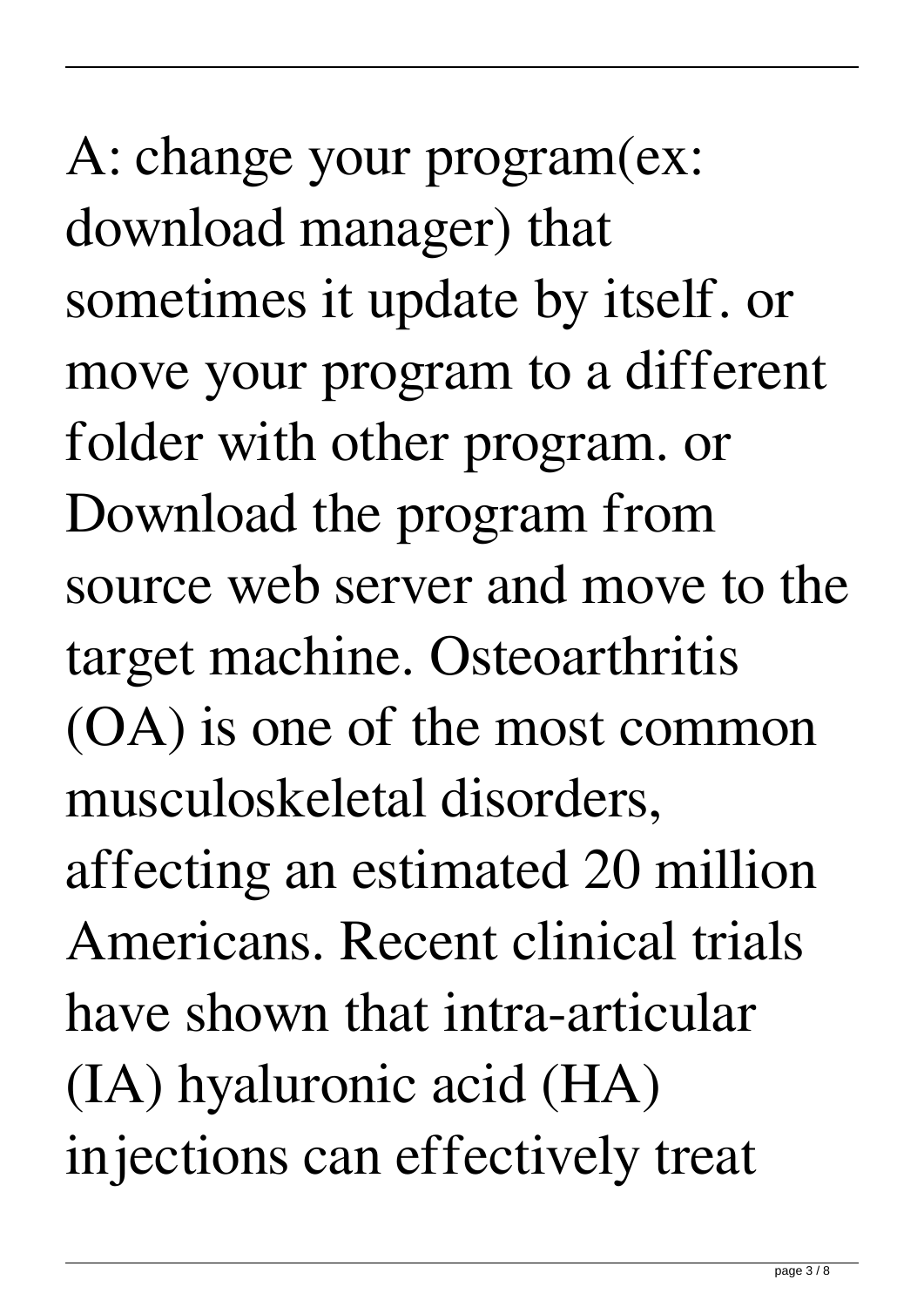knee OA, and previous epidemiologic studies have also shown that injections of HA can reduce pain, improve function, and delay surgery in patients with OA of the hip or knee. Although OA is a chronic disease, many patients do not realize that they have OA or receive adequate treatment for their disease until their symptoms are advanced, and thus, early diagnosis and treatment are essential to reduce the impact of OA. The goal of this application is to develop,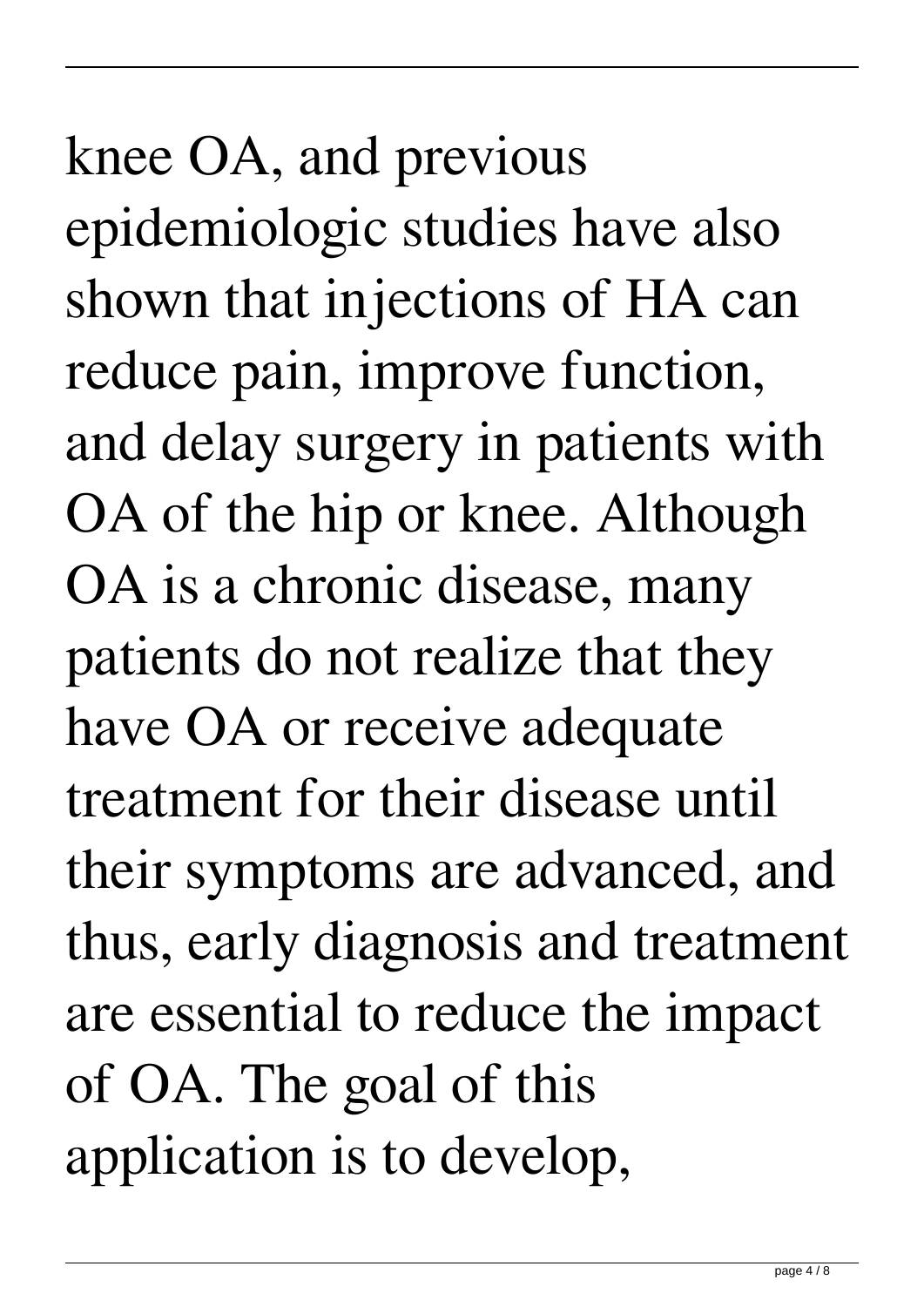implement and evaluate an automated screening program that will identify patients at risk for OA of the hip or knee, based on their hip and knee radiographs. The Automated Screening Program will use computerassisted detection (CAD) methods to analyze hip and knee radiographs and automatically detect features in the radiographic image that are predictive of OA. Our hypothesis is that such computer-based screening programs can improve efficiency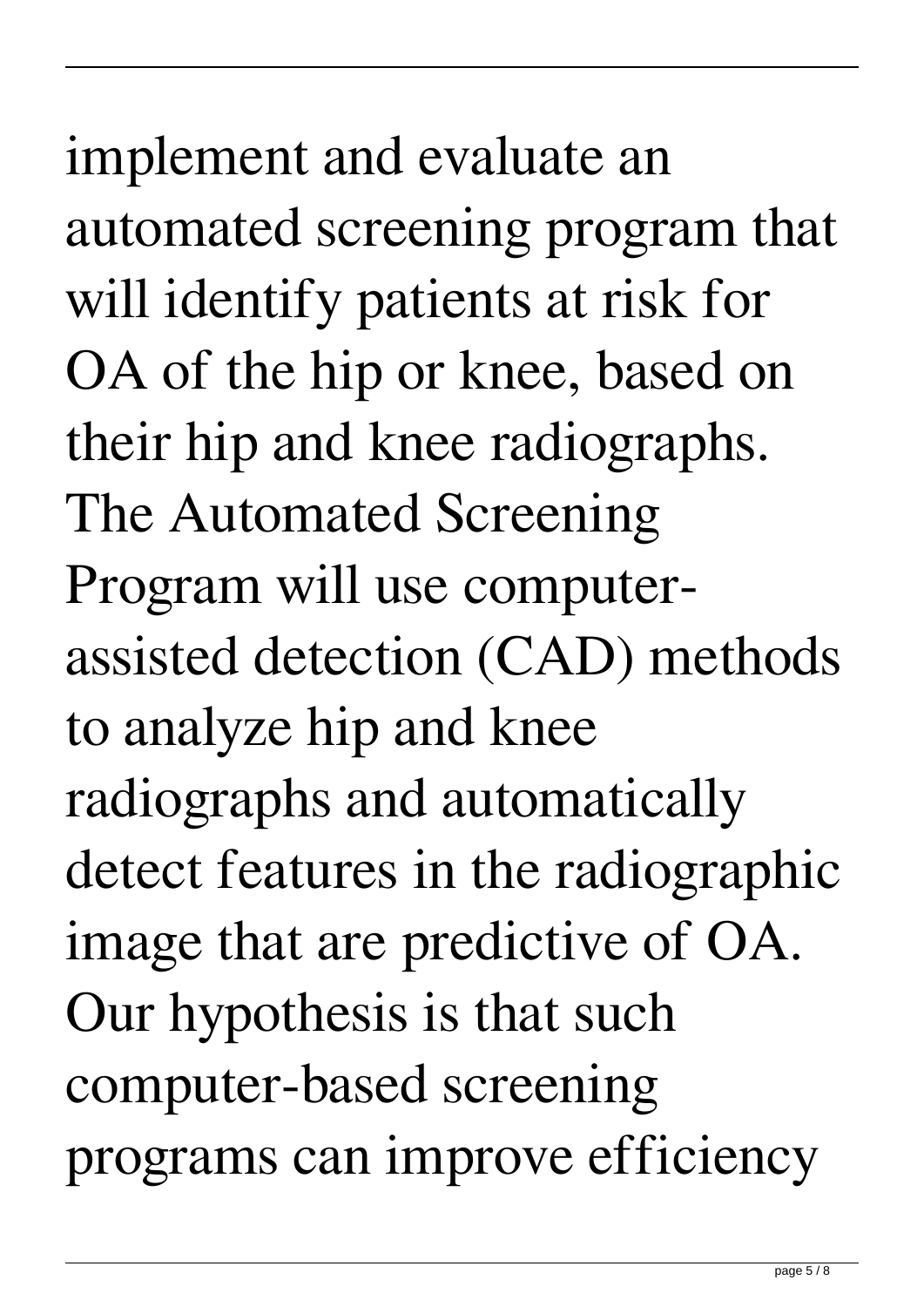and provide faster care to patients with OA of the hip and knee. In this project, we propose to 1) design and validate the Automated Screening Program for detecting and classifying hip and knee OA; 2) implement the Automated Screening Program in a primary care setting; and 3) conduct a pilot randomized clinical trial (RCT) to test the clinical utility of the Automated Screening Program. We will use standard detection techniques to train CAD algorithms to distinguish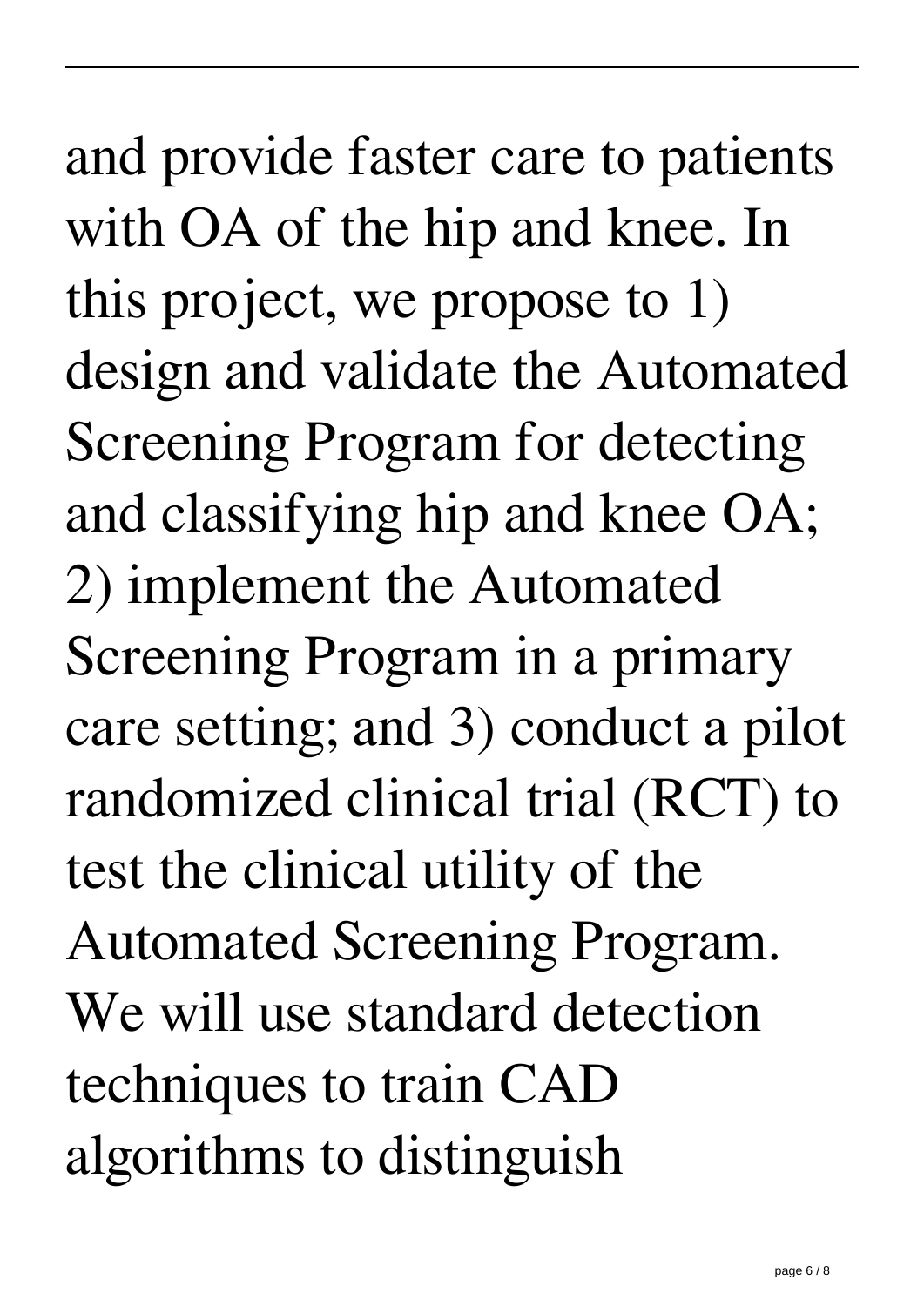radiographic features of OA from features that are typical of normal joint development. Using such CAD algorithms, we will develop the Automated Screening Program for OA that will be validated in a pilot RCT of patients with OA of the hip and knee. The proposed study will use an innovative approach to OA screening by adapting an existing CAD program to screen for OA using hip and knee radiographs. The Automated Screening Program will be evaluated using a pilot